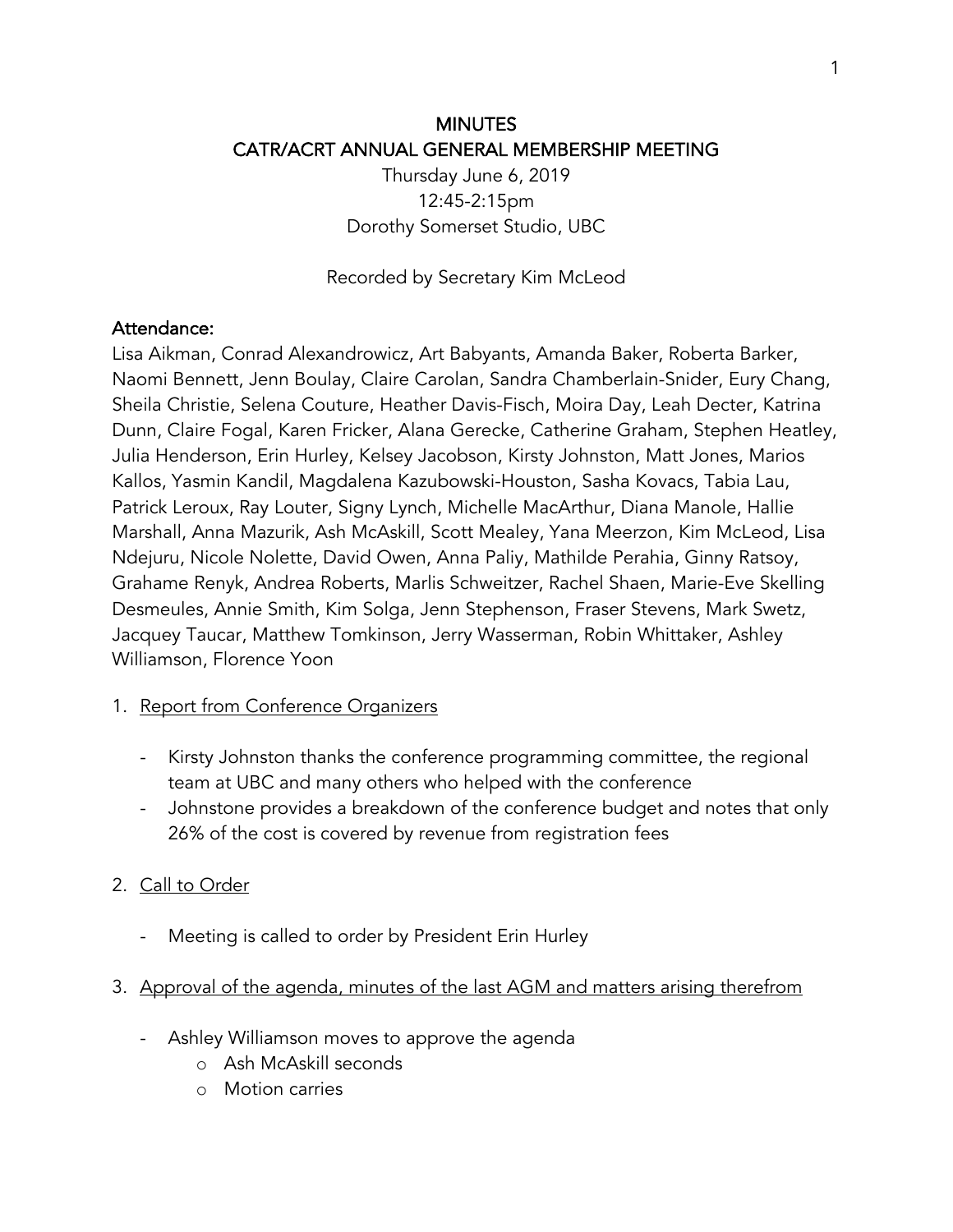- Jacquey Taucar moves to approve the minutes of the 2018 AGM
	- o Roberta Barker seconds
	- o Motion carries

# 4. Report of the President

- President Erin Hurley highlights the board's priorities in 2018-2019: completing the incorporation process and harmonizing internal processes with new by laws; inclusion and increasing the involvement of the membership in the association (e.g. expanding nominations committee, new members on awards committees, introducing Indigenous host community initiative, creating a Code of Conduct)
- Hurley outlines board priorities for 2019-2020: returning to the Emerging Scholars Task Force (2017) to see what is still to do and what the data tells us; engaging regional representatives more actively to better communicate what's happening in various regions; Indigenization; considering member support; considering how to represent and speak to implications of Canadian policies on Canadian theatre and performance studies
- Hurley signals a concern: sustainability of our financial model.
	- o Hurley notes our budget priorities are consistent with the purposes set out in our incorporation documents (e.g. about half of membership fees go to *TRiC*, recent administrative costs for incorporating). Notes the conference is highly subsidized and has been for a number of years.
- Discussion:
	- o Eury Chang: Are there succession plans in terms of collecting materials from past conferences and, if so, how can it be accessed by members?
		- Kim McLeod: The files go to the Secretary who keeps them with the Secretary files. They also get placed in the CATR Archives (both are online locations).
		- Chang: Is it centralized? Where are hard copies of archives?
		- § Robin Whittaker (head of Archival Committee): Documents are currently being digitized. Hard copies are at Whittaker's house as CATR has no central location. Members can request access to the documents.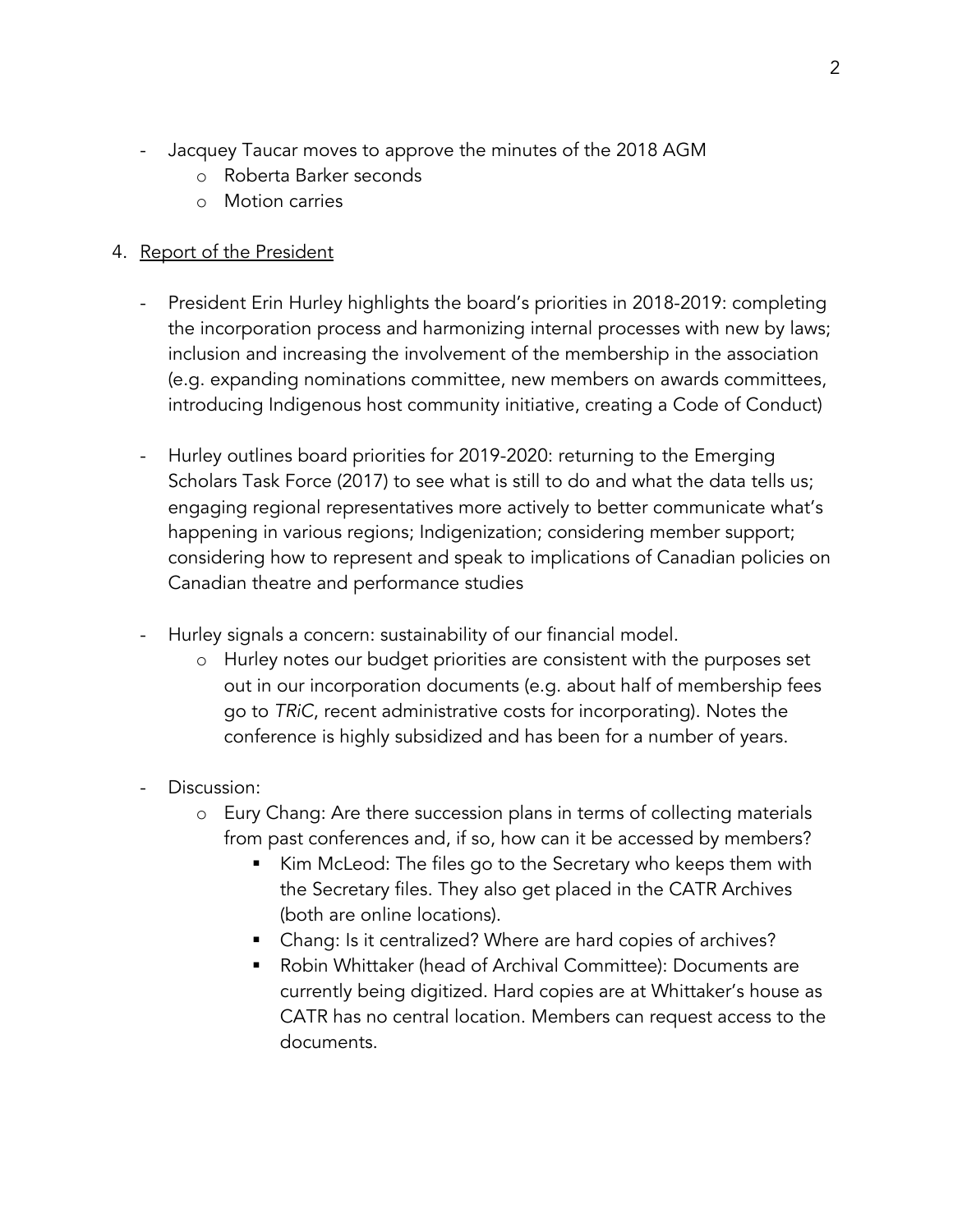- o Ash McAskill: Is there a way members could find out more about how board members are educating themselves (e.g. in terms of Indigenization)? If this is transparent, other members can learn from it.
	- Hurley: We can make available readings we are doing and keep membership posted in communications we send out.
	- Whittaker notes questions for the board or specific board members can go to the Secretary who will then direct it as necessary. Secretary's address is on the CATR website.

## 5. Report of the Secretary

No report

# 6. Report of the Treasurer

- Treasurer Sasha Kovacs notes this is our first year as an incorporated, not for profit charity and presents our unaudited 2018 year-end financial statements (prepared by Hogg, Shain and Scheck). We have a soft deficit and higher than usual administrative spending (required for our move towards incorporation). Kovacs thanks our donors and reminds members they can donate through our Canada Helps portal.
- Discussion:
	- o Jacquey Taucar: Do you anticipate a reduction in administrative fees compared to 2017?
		- § Kovacs: Yes. Projection for 2019 is \$3500.
	- o Jenn Stephenson: Conferences in principle should break even. So it's not actually good that we had a profit from 2018. It should be affordable and members get what they pay for.
		- Kovacs agrees. Notes in 2019 it should be breaking even.
- Sasha gives an overview of our assets and notes the board has struck a financial committee to discuss reinvesting GICs that have come to term and ethical investments
- Motion: Sheila Christie moves to approve the 2018 year-end financial statements
	- o David Owen seconds
	- o Motion carries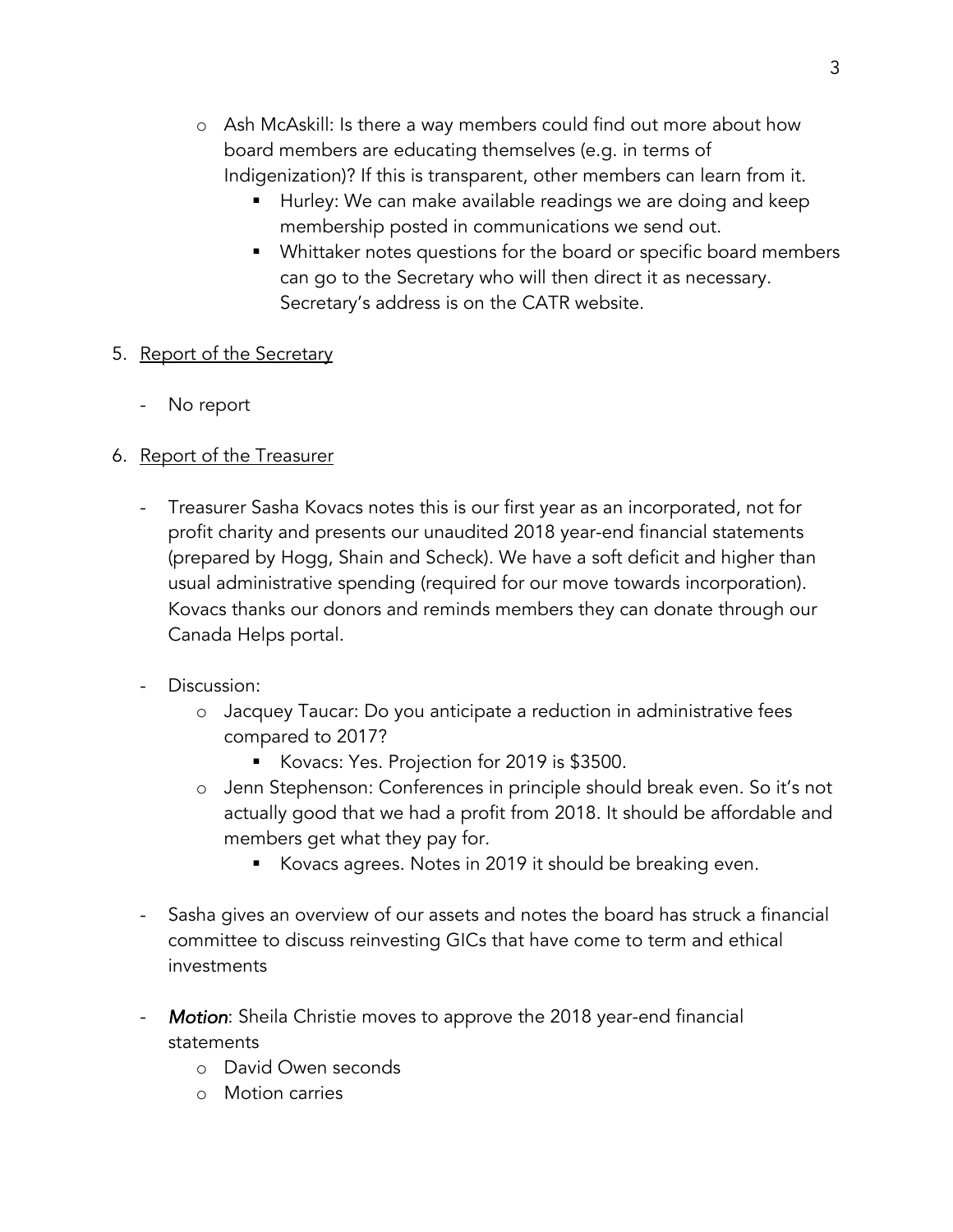- **Motion:** Katrina Dunn moves to approve the 2019 budget forecast
	- o Grahame Renyk seconds
	- o Discussion:
		- Karen Fricker asks why the graduate student donation projection is much higher than 2018
			- Kovacs notes this is because we are already in 2019 and we've had more donations.
		- Annie Smith asks how we project our number of members
			- Kovacs notes it is a modest projection drawn from 2017 conference numbers (as the conference will be in the east)
	- o Motion carries
- *Motion*: Sasha Kovacs moves that Hogg, Shain & Scheck CPAs be appointed as the public accountant for the fiscal year 2019 and that the Board of Directors shall determine remuneration
	- o Kovacs notes the projected renumeration is around \$1000
	- o Yasmin Kandil seconds
	- o Motion carries
- Kovacs reminds membership that a motion passed last year to exempt CATR from a financial audit in years our annual income is less than \$100,000. This motion carries forward in other years.

# 7. Report of the Elections Officer

- President Erin Hurley reports for Elections Officer Kirsten Sedeghi-Yekta
- Voting took place from March 1-15 and March 19-26, 2019 and 56 members voted. (versus 58 in 2018 and 53 in 2017). Reminder: the membership year starts in January and you need to be member to vote.
- Positions filled:
	- o Vice-President -- Robin Whittaker
	- o Atlantic Rep. -- Sheila Christie
	- o BC Rep. -- Kirsty Johnston
	- o Prairie Rep. -- Katrina Dunn
	- o Ontario Rep. -- Magdalena Kazubowski-Houston
	- o Grad. Rep. -- Signy Lynch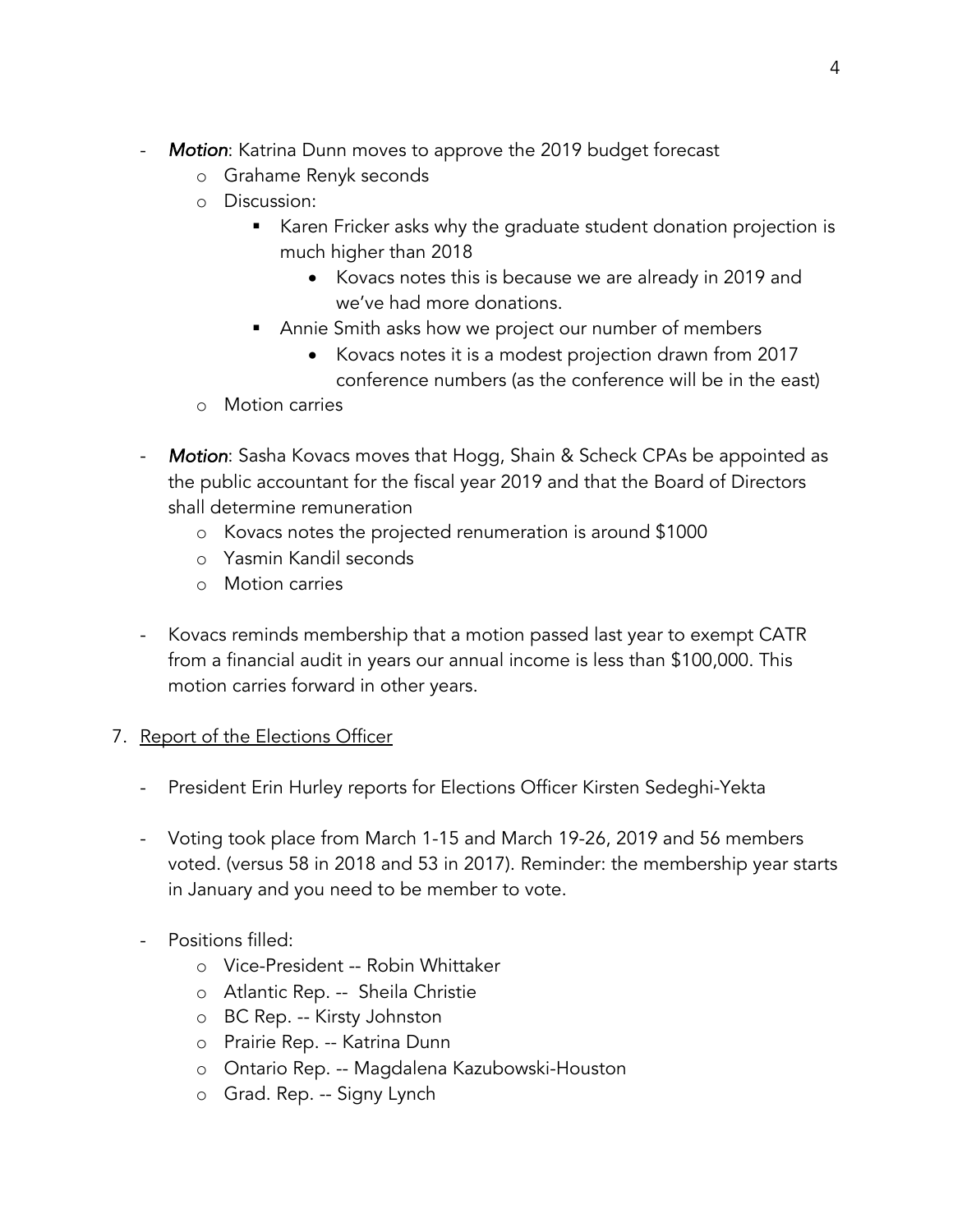- o Representative-at-large -- Alana Gerecke
- o Francophone representative -- Sylvain Lavoie
- Information on elections for 2019-21:
	- o Will again have nominations committee with non-board members
	- o Nominations in the fall; Elections in early March; positions begin after AGM 2020
	- o Positions to be filled: President, Quebec, Alberta and the Territories, Representative-at-Large, Graduate Student Representative
	- o Hurley thanks departing board members: Roberta Barker (Atlantic Rep), Ian Williams (Prairie rep), Kim McLeod (Ontario rep), Sebastian Samur (Graduate Student Rep) and Emilie Rollie (Member at Large)
- Hurley: The Board has passed in principle a motion to convert one of our three representative-at-large positions into a "contingent faculty" or "unaffiliated scholar" position. It was passed in principle because we need to think more about language to describe the position, which would be for CLAs, sessionals (and potentially postdocs). The board aims to have the position in place for the next election cycle. Hurley notes other ways members can get involved: being on the archive committee, the nominations committee, the conference planning committee or awards committees.
	- o Diana Manole thanks the board for this change.
- 8. Report of the Membership Coordinator
	- Membership Coordinator Selena Couture thanks Barry Freeman for the work he did in this role. Couture notes there is a drop in membership numbers this year (which happens when the conference is in the west). There is also an ongoing issue with presenters not buying memberships when we are with Congress (Couture will be following up with the 30+ who registered without memberships). Couture notes donation option on registration has switched from CATR Awards to the Indigenous Host Community Initiative (it has \$175 this year).
	- Discussion:
		- o Sheila Christie: Does this mean the CATR Awards no longer need fundraising?
			- Couture: This is a discussion the board is having.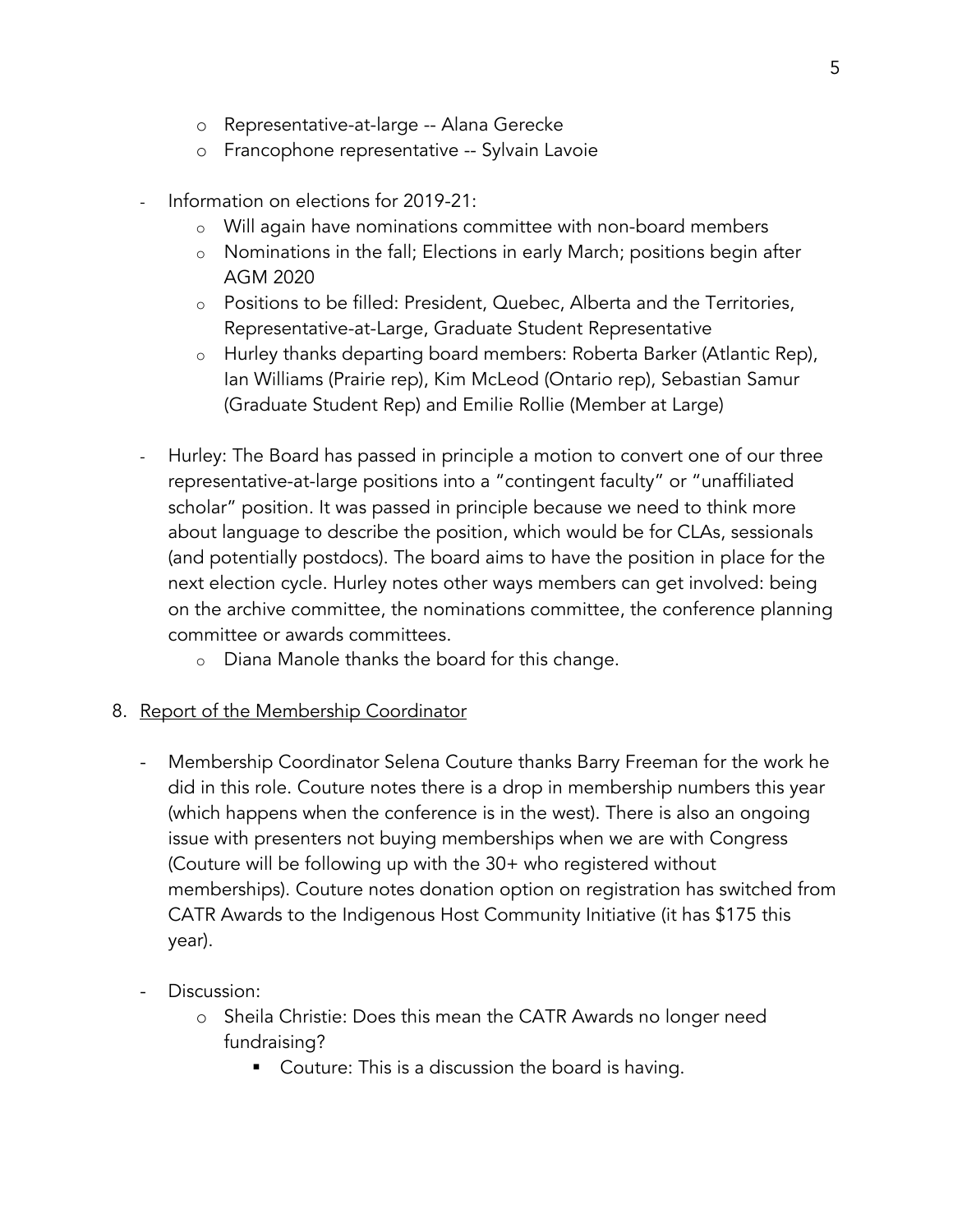- o Ash McAskill: Is there a way to do a review of diversity and representation in our association?
	- Couture: The board will discuss this at our next meeting
- o Jacquey Taucar: Is there a way to think about the value of membership beyond the conference?
	- § Couture: Membership is also a subscription to *TRiC* but this is a conversation to have.
	- Roberta Barker notes this was part of the thinking when the Working Groups were created.
	- Sasha Kovacs notes this is also part of the goal of the CATR Grants –to extend the activities of the association beyond the conference. This question continually comes up at the board level.
	- Eury Chang: There has been some discussion of extending membership to artistic communities. Could we consider a buddy system one year where every full member brings a contingent member?
	- Ash McAskill notes Working Groups are bringing in international and new members.
	- § Karen Fricker: As someone who recruited practitioners for a session, she had to fundraise to support this. The fees feel like a barrier to bringing in artists, especially since there is no day rate at Congress.
	- Hurley notes there is history to this discussion. We had day rates in Kingston but can't in years with Congress. We've also discussed institutional memberships for presses and theatre companies.
	- § Julia Henderson (2019 Local Area Coordinator) notes many people asked questions around rates and practitioners were excluded because they could not afford fees.
	- Scott Mealey thanks the association for the CATR Grant given to the Centre for Spectatorship. They appreciated the money but also appreciated that it gave credibility to their event and created good will towards the organization from those who sit outside of it.

# 8 . Report of the Federation Representative

• Kim McLeod reports for Peter Kuling: There are no major updates, the federation has prioritized campaigning the federal government for more funding, re-branding Congress and creating initiatives to have associations in more contact with one another.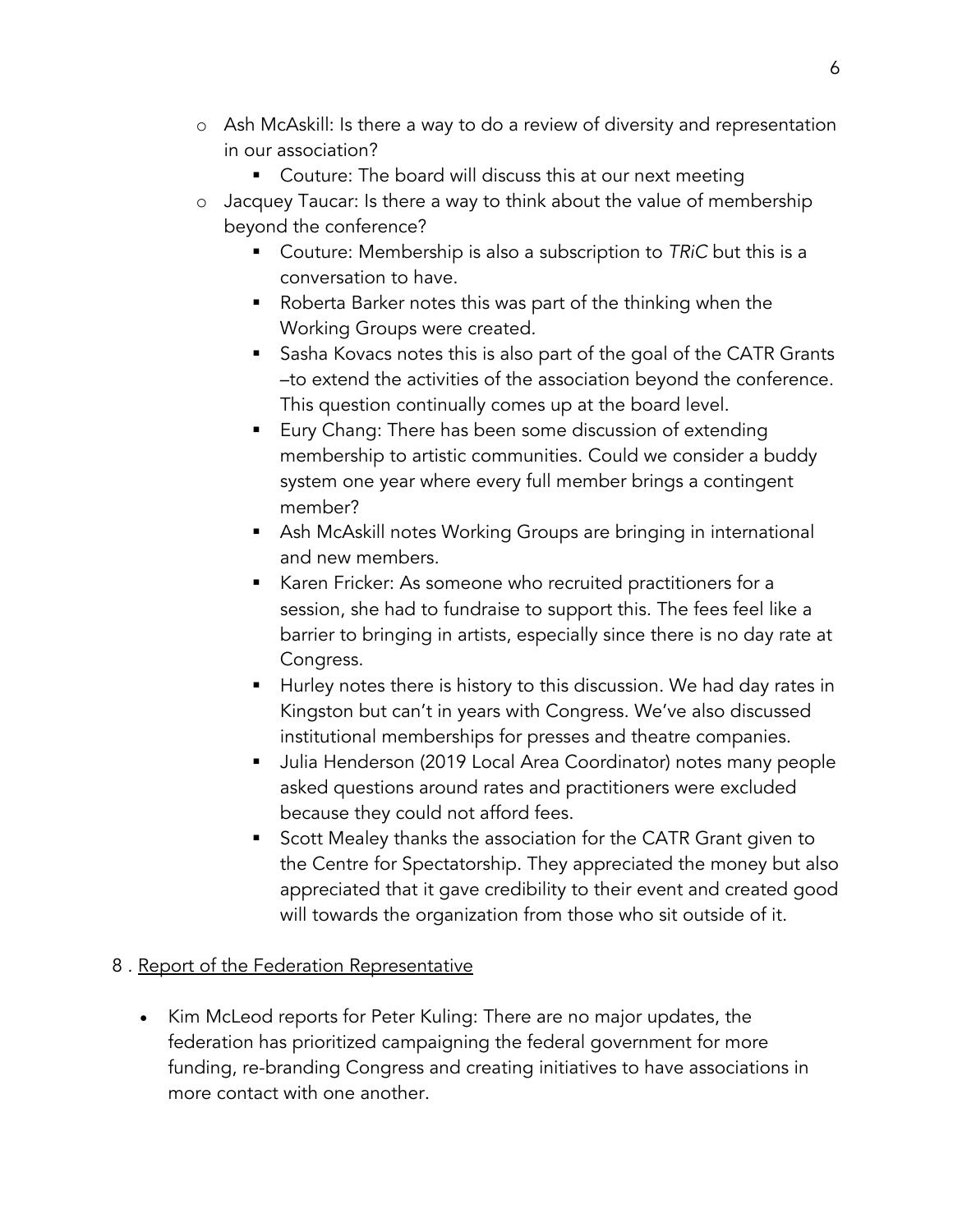## 9. *Theatre Research in Canada* Report

- Editor Kim Solga notes 2018 had two general issues. A double issue on festivals is coming out in November. If you are a digital subscriber and are having trouble accessing the journal, please send an email.
- Solga notes the journal has SSHRC funding again and gives a huge thanks to Cassandra Silver for spearheading that grant ( almost \$60,000 for 3 years).
- Solga thanks Blake Sproule for production labour.
- Solga outlines challenges:
	- o SSHRC is no longer a reliable partner (earlier funding denials and pushed deadlines back). The management board is taking the issue of sustainability seriously.
	- o Staffing challenges: Solga took over as editor in 2016 and is now most senior person working for the journal. There was a gap with no managing editor for 6 months. Lisa Aikman is incoming Managing Editor. Editorial Assistants: Sarah Robbins and Jess Watkin. Online Editor: Jeff Gagnon.

## 10. Motion to approve new by-laws – discussion and vote

- *Motion:* Erin Hurley moves that CATR/ACRT approve the association by-laws prepared in accordance with the Canada Not-for-profit Corporations Act
	- o David Owen seconds
	- o Vote: motion carries

# 11. Report of the Committee on Conduct

- Kim McLeod highlights the committee's priorities in 2018-2019: providing an annual workshop on misconduct at the conference and developing a Code of Conduct for the Association. The Code of Conduct was approved at the CATR Board Meeting on June 2 and the English version is now on the CATR website.
- Discussion:
	- o Catherine Graham asks for clarification on "self reporting"
		- McLeod: This is intentionally open. The onus is on members to report when they are under investigation for misconduct but we realize that we cannot force members to report and that there are many different contexts that might be in play.
	- o Grahame Renyk: Does *TRiC* fall under the Code?